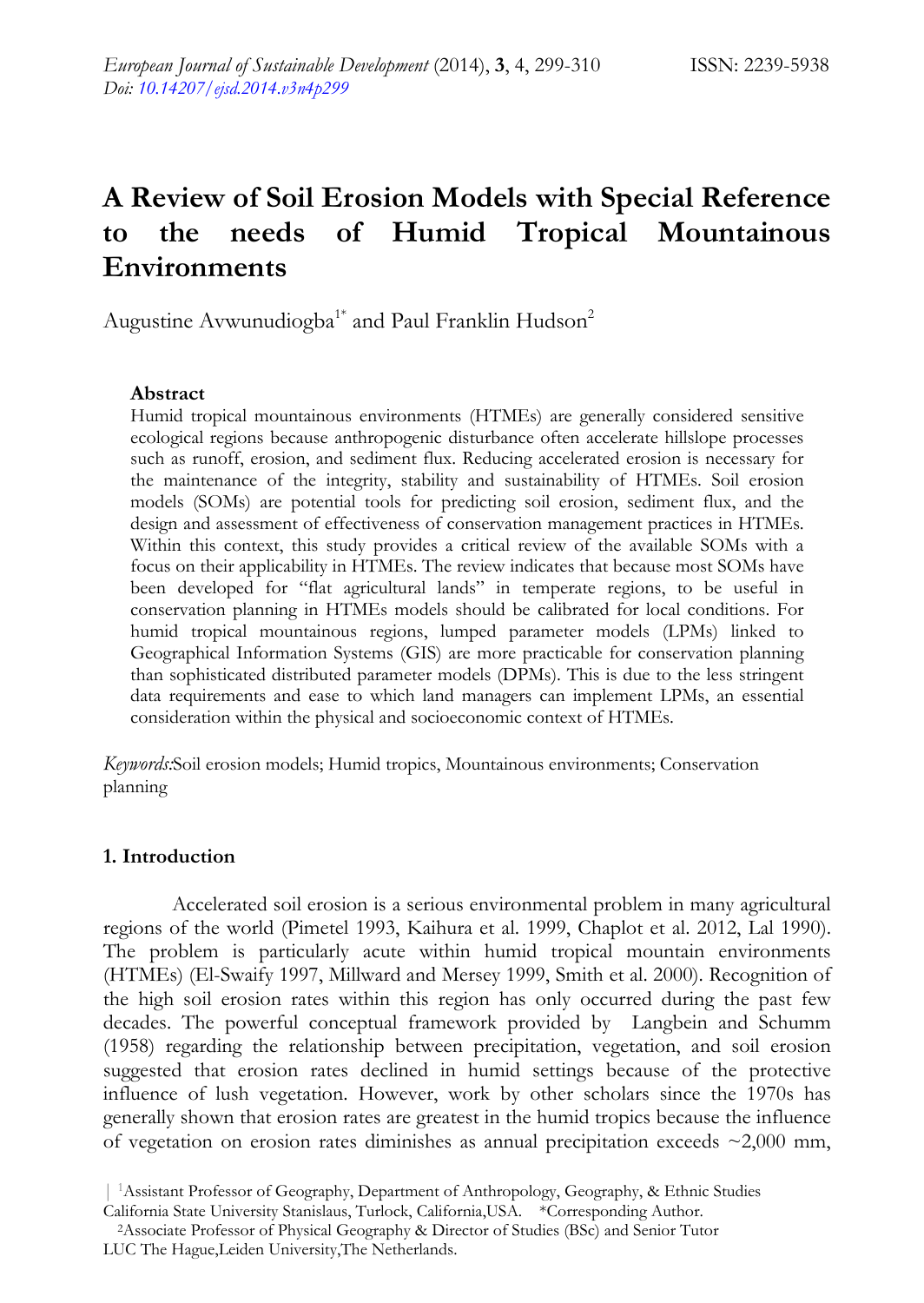and this has generally been confirmed by comprehensive reviews of soil erosion and sediment yield (e.g.Walling and Webb 1983).

Since mountainous regions represent the upper catchments of major river basins there is a diverse suite of possible downstream impacts associated with accelerated erosion (Stoddart 1969), such as increased flood risk, loss of stream habitat, and reservoir siltation (Lal 1990). These settings are characterized by steep, complex slopes, and abundant intense rainfall events frequently in excess of soil infiltration capacity. For this reason, soil loss tolerance, the maximum allowable amount of soil loss beyond which soil productivity becomes unsustainable (Wischmeier and Smith 1978) in HTMEs is comparatively lower than for tropical or temperate lowland regions. In addition to these biophysical limitations, the resilience, stability, and sustainability of the fragile ecosystem of HTMEs are threatened by increasing population pressure, improper land use and deforestation (Sharma, Rai and Sharma 2001, Harden 2001, Nyssen et al. 2008). Because of the difficulties and costs associated with combating soil erosion and its associated geomorphic hazards especially in HTMEs, a preventive land use and management strategy capable of evaluating the impacts of current and future land use is required. Soil erosion models (SOMs) that simulate and evaluate the effects of land management strategies provide a sound framework for identifying the impacts of land use on erosion, and contribute to the development of appropriate intervention plans. Unfortunately, there is a dearth of SOMs calibrated for these regions (Table1). The numerous SOMs developed over the latter half of the twentieth century were designed with widely ranging philosophical and logistical considerations, with little thought as to the economic environment in which they would be utilized. A number of general reviews of the strengths and weakness existing SOMs have been published (see for example (Fu et al. 2010, Aksoy and Kavvas 2005, Merritt et al. 2003) but none have addressed the unique needs of HTMEs. This study offers a detailed review of some of the most commonly used SOMs with special reference to the needs of HTMEs.

#### **2. Overview of the process of soil erosion**

Rainfall induced erosion is a two-phase hydro-geomorphic process that involves the detachment of individual soil particles from the soil surface, and its down slope transportation (see Ellison 1947, Morgan 2005, Hudson 1995). Within a humid environment the rate of erosion is limited by detachment (D), or transport capacity (T) (Fig.1). In general, when the detachment rate exceeds the transport capacity a third phase of deposition occurs. The process of sediment detachment (D) and transport (T), which begins with the impact of raindrop, is dependent on the hydrological processes, and a host of other interacting environmental factors (Fig. 1). Rainfallerosivity, the aggressiveness or potential of rain to cause erosion is a function of several properties, and varies with climate. Effective rainfall erosivity depends on a host of interacting variables (Fig. 1). Erodibility defined as the resistance of the soil to detachments by raindrop impact and surface runoff (Bryan et al. 1989) is a function of several soil properties and other interacting environmental factors (Fig. 1).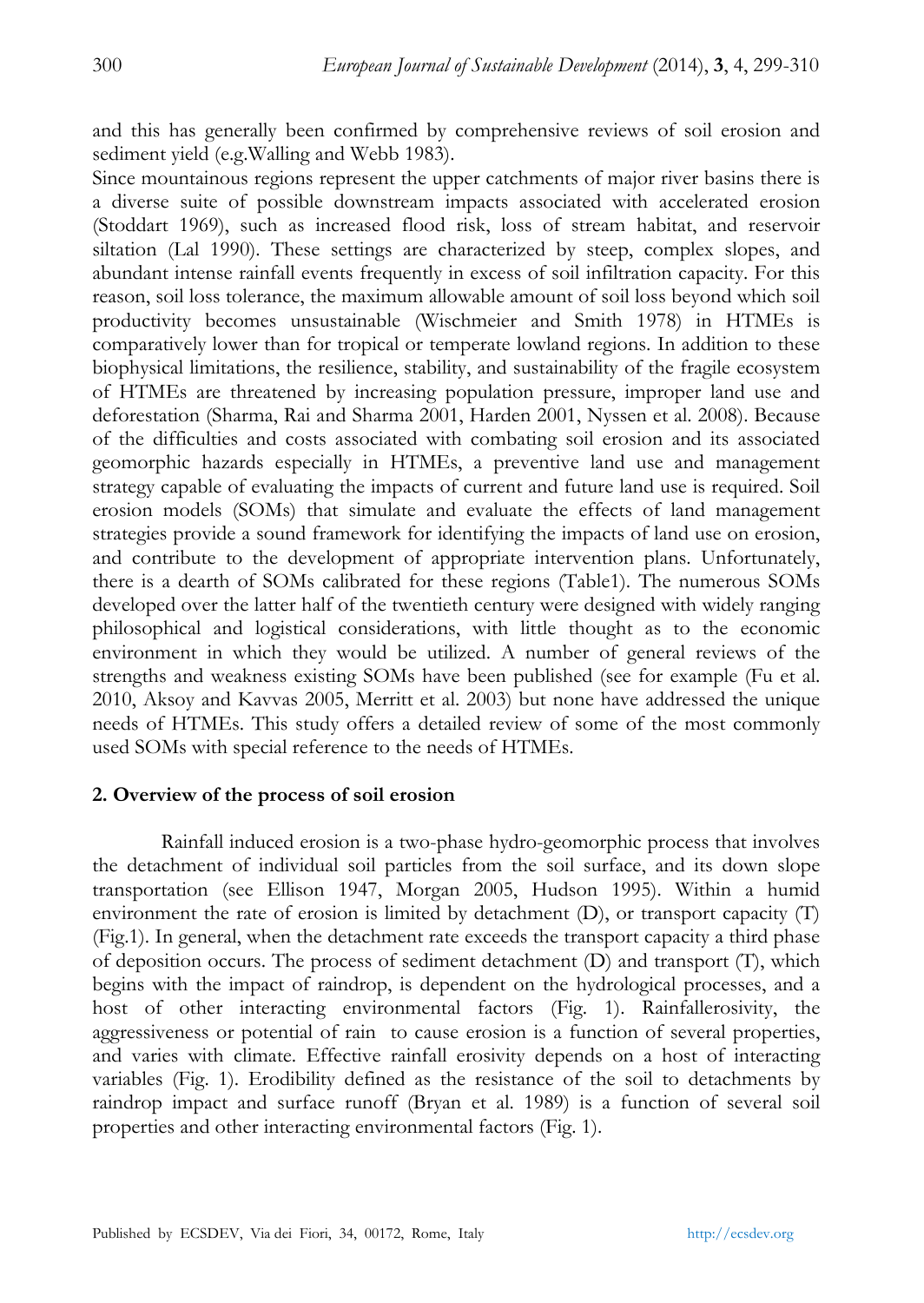

**Figure 1***. Soil erosion process and controlling factors: (Dr =soil detachment due to raindrop impact, Df = soil detachment due to surface runoff or overland flow, Tr = soil material transport due to raindrop impact; Tf = soil material transport due to surface runoff or overland flow).* 

Finding a universally acceptable erodibility index has eluded modelers because of the large variation of soilsand physical settings, which introduce significant temporal and spatial variability (Bryan et al. 1989).

The quantity of sediment transported (T) depends on the volume of runoff and the velocity of flow, both of which are in turn influenced by the degree and length of slope (Hudson 1995). The modeling task is complicated by the considerable temporal and spatial variability of the erosion controls, which is particularly common in HTMEs (Fig. 1). This includes complex slope configuration, varied lithology and soils, intense rainfall, and high antecedent moisture of humid environments. This concern is further compounded by the lack of adequate baseline data pertaining to soils, topography, or monitoring stations for precipitation in many countries within HTMEs.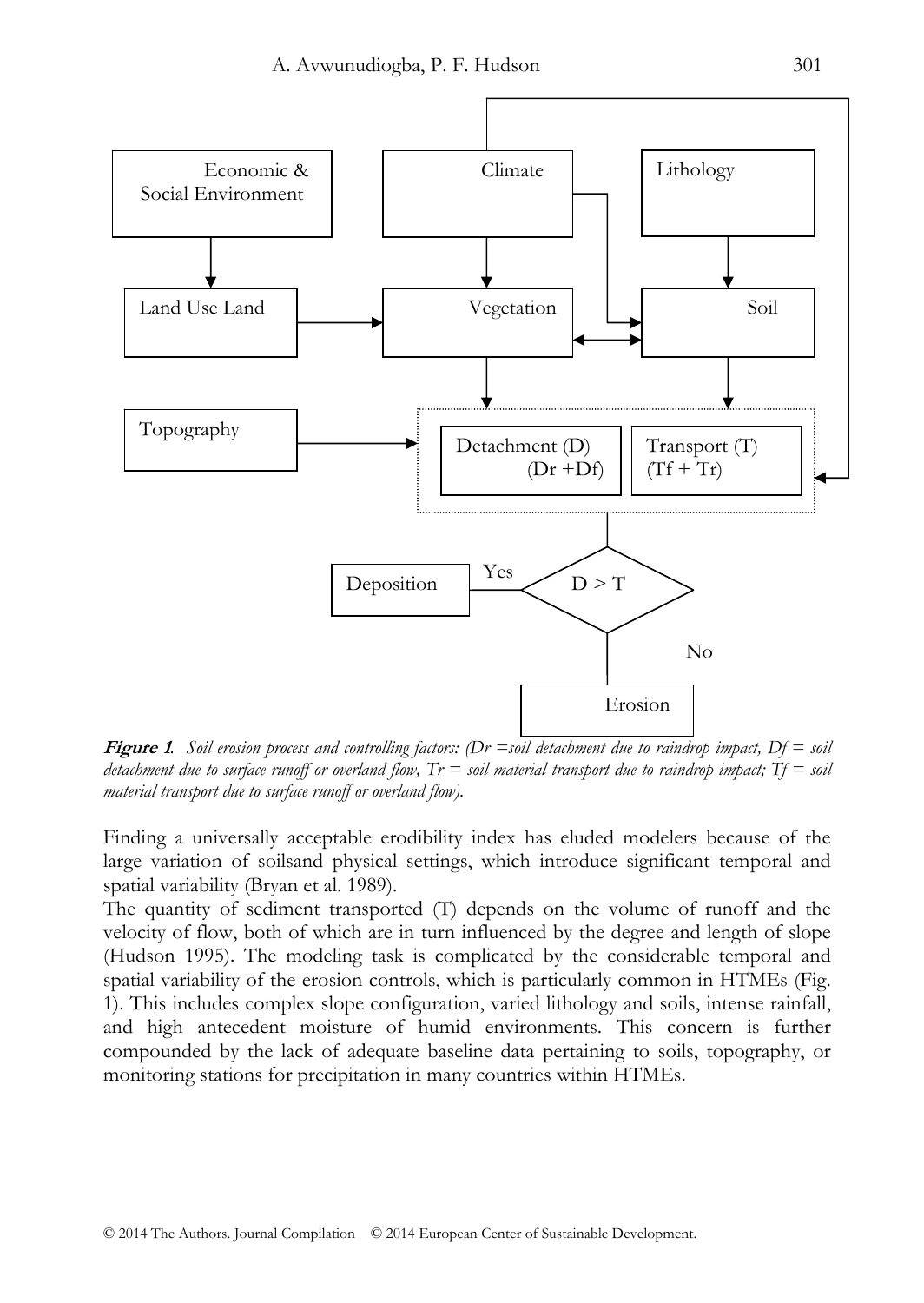#### **3. Soil erosion models (SOMs)**

Long-term interest in soil erosion and sediment transport processes by geomorphologists, hydrologists, agronomists, environmental engineers and other earth science disciplines has led to the development of a number of SOMs for a variety of purposes, including simulation of the effects of watershed variables on erosion rates and processes, conservation planning in agricultural lands, site-specific assessments and project evaluation (Foster 1990, Albaladejo and Stocking 1989). Classification of existing SOMs into a mutually exclusive typology is a difficult task, but can be based on combinations of characteristics, such as spatial scale, process, duration, hydrological processes, and model output. On the basis of spatial scale, a distinction can be made between slope and catchment based models (Fig. 2). Models can also be distinguished temporally, ranging from single-event to decadal scale models. A common theme is the spatial representation of the physical process. In this regard there are two broad distinctions, lumped and distributed parameter models (Witinok 1988).



**Figure 2.** *Conceptual model of the relationship between various SOMs in relation to time and space* 

# **3.1 Lumped Parameter Models (LPMs)**

LPMs use averaging techniques to lump the influences of non-uniform spatial processes of a given area, such as a basin-averaged precipitation for runoff computation. The initial focus of most LPMs such as RUSLE and SLEMA (see Table 1 for the full meaning of model acronyms) was to estimate long term average annual soil erosion at the field scale. In the late 1960's and 1970's the on- and off-site impacts of agricultural management practices and soil erosion on water quality and soil productivity became a major concern (Renschler and Harbor 2002). This stimulated the development of a number of LPMs that included routines for evaluating the effect of different agricultural practices on nutrient loss, ground water pollution, and crop productivity. Although these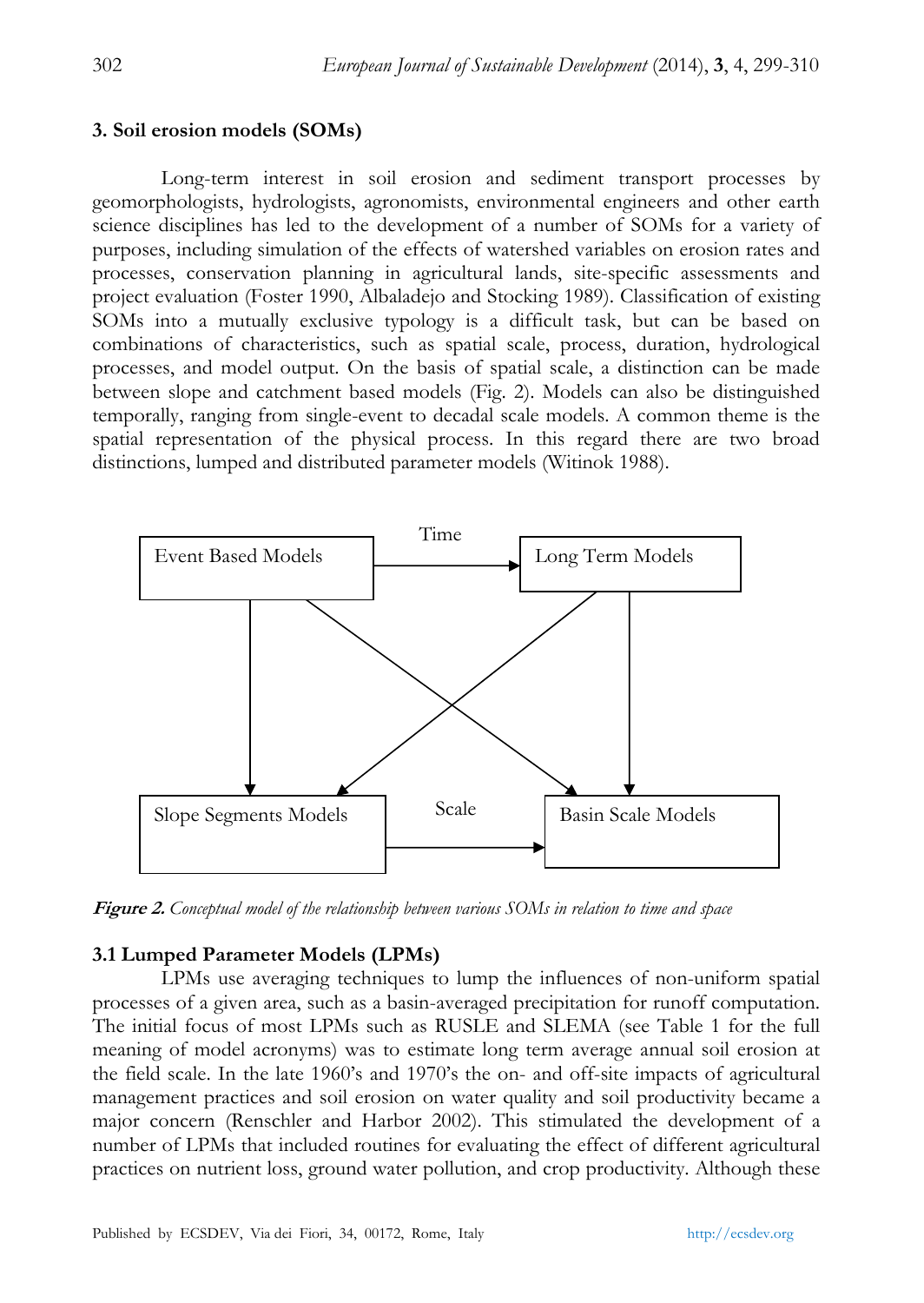later models were to some extent based on process description, they retained essentially an empirical base. Examples include the ANGPS, CREAMS, GLEAMS and the EPIC models (Table. 1).

The USLE model (Wischmeier and Smith 1978), now RUSLE (Renard et al. 1991), is the most widely used LPM (Ahamed, Rao and Murthy 2000). The RUSLE is an empirical equation for predicting long-term average soil erosion from agricultural fields under specific cropping and management practice (Renard et al. 1991). Because the RUSLE is an empirical equation, its application is dependents on field data and the equations are valid within the limit of data from which it was developed. Indeed, a major criticism of the model is that its rainfall erosivity factor is not suited for capturing the erosivity of intense precipitation events, which are common in the humid tropics (Jeje, Ogunkoya and Adediji 1997, Lal 1990, Odemerho 1990, Stocking and Elwell 1976).

The need to localize the factors and improve its parameterization led to the formulation of SLEMSA (Ewell and Stocking 1982) for use in tropical and subtropical regions. Both RUSLE and SLEMA and similar LPMs are incapable of measuring sediment deposition, the implication being that sediment detached by rainfall and runoff is implicitly assumed to be transported from the field or catchment, a condition highly improbable in mountainous environments having complex topography. In addition, nutrient and runoff is not estimated by the models. CREAMS, GLEAMS, and EPIC models were developed to address this later shortcoming. While CREAMS evaluates the relative effects of agricultural practices on pollutants in surface runoff and in soil water (Knisel 1980), GLEAMS, an extension of CREAMS, models the movement of nutrients within the root zone (Leonard et al. 1995). EPIC measures quantitatively the impact of erosion on crop productivity (Williams et al. 1983). However, these models have limited routing capabilities for application at the watershed scale. In addition, soil, cultural, and conservation management practices are assumed to be spatially homogeneous, a condition very unlikely within HTMEs where inter cropping and rotating crops on steep slopes utilizing swidden technology are often the dominant signature on the landscape.

## **3.2 Distributed Parameter Models (DPMs)**

In contrast to LPMs, DPMs take into consideration the natural variation in parameter values and erosion controls. The goal is to represent the spatial and temporal variations of the physical process. Examples of these models include WEPP, EUROSEM, MEDALUS, LISEM, and KINEROS (Table. 1). Others in this category include models with the capacity to simulate nutrient and agricultural chemicals loadings in runoff, e.g. GAMES, ANSWERS, and AGNPS. Unlike LPMs, relatively few attempts have been made to evaluate DPMs outside the environment in which they were developed, e.g. EUROSEM in Mexico, Costa Rica and Nicaragua (Veihe et al. 2001) and LISEM in South Africa (De Roo and Jetten 1999). Unfortunately few reports are available for HTMEs to confirm their usefulness.

WEPP, EROSEM and other DPMs have several advantages over the RUSLE and the other existing erosion prediction technology. They have the capabilities of predicting the spatial and temporal distribution of net soil loss and deposition for an entire hillslope for any length of time. They have a wider range of applicability due to inbuilt process-based sub-models for describing the physical processes affecting erosion, and WEPP in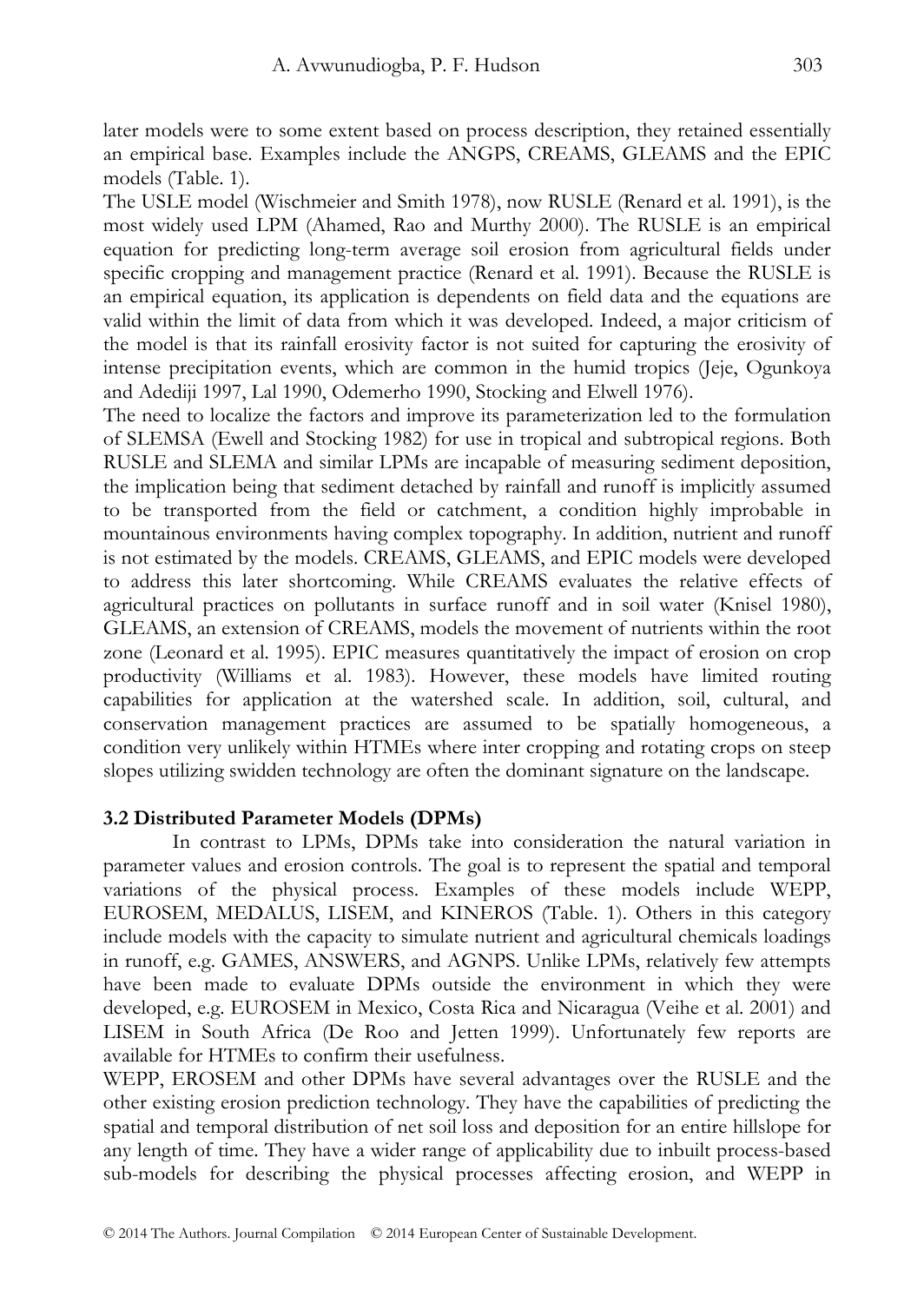particular generates its own weather and climatic data using a stochastic weather generator (Tiwari et al. 2000). It is hoped that the WEPP model will finally replace the RUSLE as a tool for soil conservation planning in the United State.

**Table1.** Acronym, description, and comments on some soil erosion models discussed in the paper

| Model<br>Full<br>acronym/<br>name                                                 | References                                                | Comments                                                                                                                                                                                                                                                                                                                                                                         |
|-----------------------------------------------------------------------------------|-----------------------------------------------------------|----------------------------------------------------------------------------------------------------------------------------------------------------------------------------------------------------------------------------------------------------------------------------------------------------------------------------------------------------------------------------------|
| 1. USLE/RUSLE<br>Universal/Revised<br>Universal Soil Loss<br>Equation             | (Wischmeier<br>and Smith 1978)<br>(Renard et al.<br>1991) | LPM, measures annual soil loss (kg/ha/yr)<br>resulting from rill and inter rill erosion on<br>slopes in agricultural fields. Does not measure<br>deposition<br><b>or</b><br>nutrient<br>loss.<br>Has<br>been<br>extensively applied in humid tropics including<br>HTMEs with modification of the climatic<br>component. Has been successfully linked to<br>GIS. Developed in US. |
| 2. SLEMSA<br>Soil Loss Estimator Model<br>for Southern Africa                     | (Stocking and<br>Elwell 1973)                             | LPM, measures long term annual soil loss<br>(kg/ha/yr) resulting from rill and inter rill<br>erosion on slope and agricultural fields in the<br>Does<br>not measure<br>deposition.<br>tropics.<br>Developed in Southern Africa.                                                                                                                                                  |
| 3.CREAMS<br>Chemical Runoff and<br>Erosion from Agricultural<br>Management System | (Knisel 1980)                                             | LPM, continuous simulation model, essentially<br>empirical base. Appropriate at field scale.<br>Additional capacity for assessment of nutrient<br>runoff from agricultural fields. Developed in US                                                                                                                                                                               |
| 4. GLEAMS<br>Groundwater Loading<br>Effects of Agricultural<br>Management System  | (Leonard et al.<br>1995)<br>(Knisel and<br>Turtola 2000)  | continuous simulation<br>LPM,<br>model<br>with<br>essentially empirical base. Appropriate at field<br>scale. Additional capacity for assessment of<br>runoff<br>nutrient<br>from<br>agricultural<br>field.<br>advantages<br>Shortcomings<br>and<br>similar<br>to<br>CREAMS. Developed in US                                                                                      |
| 5. EPIC<br><b>Erosion Productivity</b><br>Impact Calculator                       | (Williams et al.<br>1983)                                 | LPM, empirical model with the additional<br>capability to compute the impact of soil erosion<br>on productivity. Suffers from<br>the<br>same<br>limitations and strengths of CREAMS and<br>GLEAMS. Developed in US                                                                                                                                                               |
| 6. KYERMO<br>Kentucky Erosion Model                                               | (Hirschi and<br>Barfield 1988)                            | DPM, process based soil erosion model for<br>agricultural field scale. Not very popular in its<br>other<br>application<br>compared<br>$\mathop{\mathrm{to}}$<br>models.<br>Developed in US                                                                                                                                                                                       |
| 7. WEPP<br>Water Erosion Prediction<br>Project                                    | (Nearing et al.<br>1989)<br>(Flanagan et al.<br>2007)     | DPM, process-based continues simulation<br>model. Operates at the field scale and small<br>watersheds. Can assess erosion on an event<br>basis. Has the capability to predict erosion and<br>deposition on hillslopes and watersheds. Can be<br>linked to GIS. Developed in US                                                                                                   |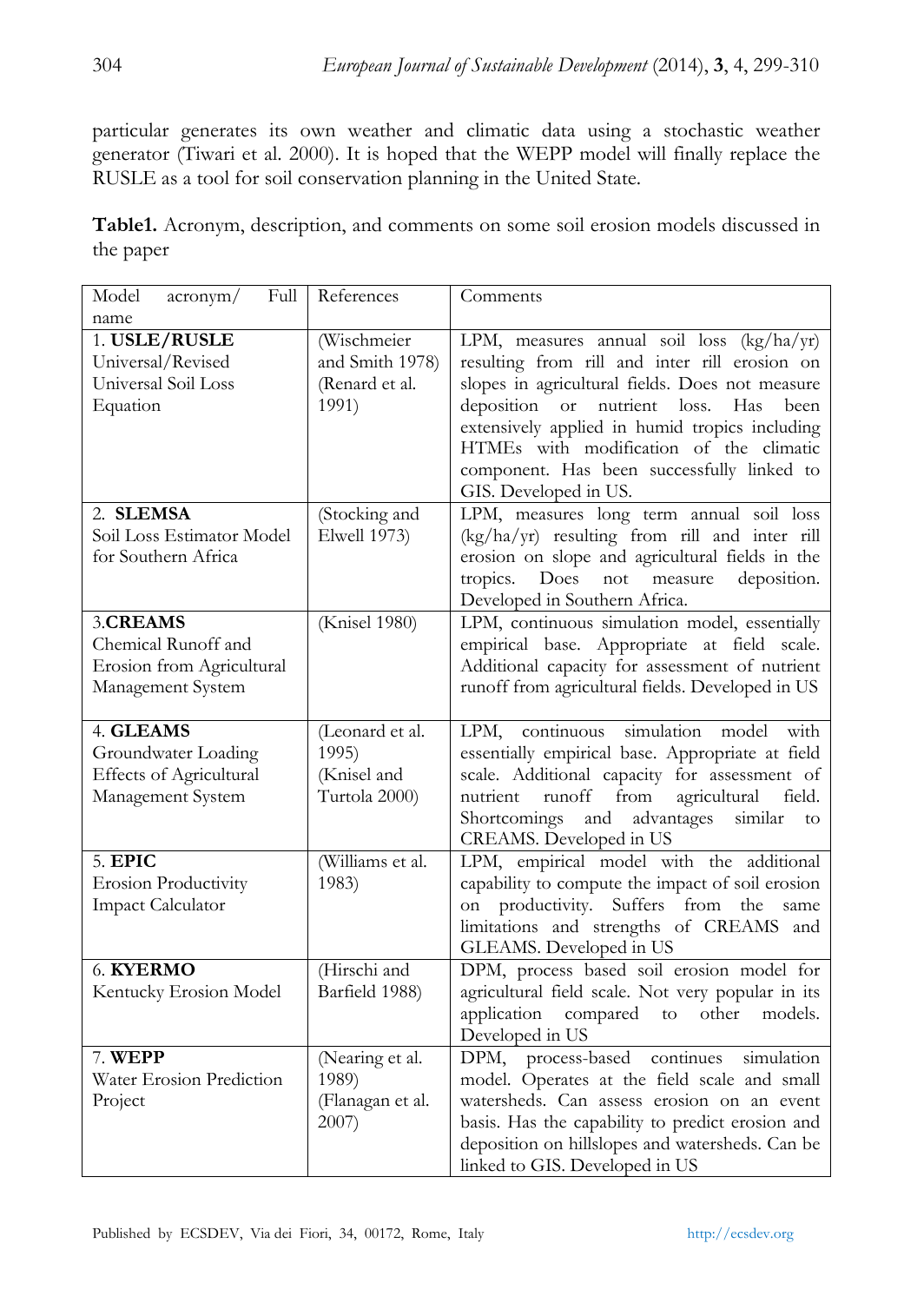| 9. EROSION 2D/3D            | (Schmidt et al. | DPM, process based model for simulation at         |
|-----------------------------|-----------------|----------------------------------------------------|
| 2-D Rainfall Erosion        | 1999)           | the field sale and watershed. Can be easily linked |
| Model                       |                 | to GIS. Developed in Europe.                       |
| 10. MADALUS                 | (Kirkby et al.  | DPM, process based for simulation of erosion,      |
| Mediterranean               | 1988)           | plant growth and other process. Have not been      |
| Desertification and Land    |                 | applied extensively in other climatic and eco-     |
| Use                         |                 | region. Requires several impute variables.         |
|                             |                 | Developed in Europe.                               |
| <b>11. GAMES</b>            | (Rudra et al.   | DPM, simulates erosion and deposition at the       |
| Guelph Model for            | 1986)           | field and watershed scales. Developed in           |
| Evaluating the Effects of   |                 | Canada.                                            |
| Agricultural Management     |                 |                                                    |
| Systems on Soil Erosion     |                 |                                                    |
| and Sedimentation           |                 |                                                    |
| 12. EUROSEM                 | (Morgan et al.  | DPM, process based, simulates erosion on           |
| European Soil Erosion       | 1998)           | event basis. Requires intensive data. Can be       |
| Model                       |                 | linked to GIS. Developed in Europe.                |
| <b>13. LISEM</b>            | (De Roo 1996,   | DPM, process based SOM for simulation              |
| Limburg Soil Erosion        | De Roo et al.   | erosion and deposition at field sale. Requires     |
| Model                       | 1996)           | large amount of data. Developed in Europe.         |
| 14. ANSWERS                 | (Beasley et al. | DPM, process based soil erosion model that         |
| The Areal Nonpoint          | 1980)           | simulates<br>erosion<br>and<br>nutrients<br>from   |
| Source Watershed            |                 | agricultural watersheds. Can be run on an event    |
| <b>Environment Response</b> |                 | or continuous basis. Has the capability to be      |
| Simulation                  |                 | linked to a GIS. Developed in the USA.             |
| 15. SWAT                    | Gassman, et al. | DPM, basin-scale, continuous-time model,           |
| Soil and Water Assessment   | 2007            | predicts the impact of management on water,        |
| Tool                        |                 | sediment, and agricultural chemical yields in      |
|                             |                 | ungauged watersheds. Linked<br>to<br>GIS.          |
|                             |                 | Developed in US                                    |

*Source: Various* 

# **4. Geographic Information Systems (GIS) and soil erosion models**

Ultimately, the future of any SOM will depend on its successful marriage with GIS. SOMs have been applied at field scale level as a cost-effective tool for soil conservation planning and management. However, until recently, their application at the watershed scale has been limited by the difficulty of managing and manipulating large amount of data and model parameters at such a spatial scale. The development of powerful spatial hydrological within GIS and the linking of various LPMs and DPMs with GIS has enabled modelers to overcome these limitations and extend model capabilities to the watershed scale (Tim and Jolly 1994). The capability to generate topographic parameters from Digital Elevation Models (DEMs) has facilitated three dimensional erosion modeling in areas with complex topography (Desmet and Govers 1995). The coupling of GIS and SOMs has the added benefit of standardizing modelling procedure in terms users choice of model parameters, reduction in resource and the time involved in modeling processes and visualizing modeling output (Green and Cruise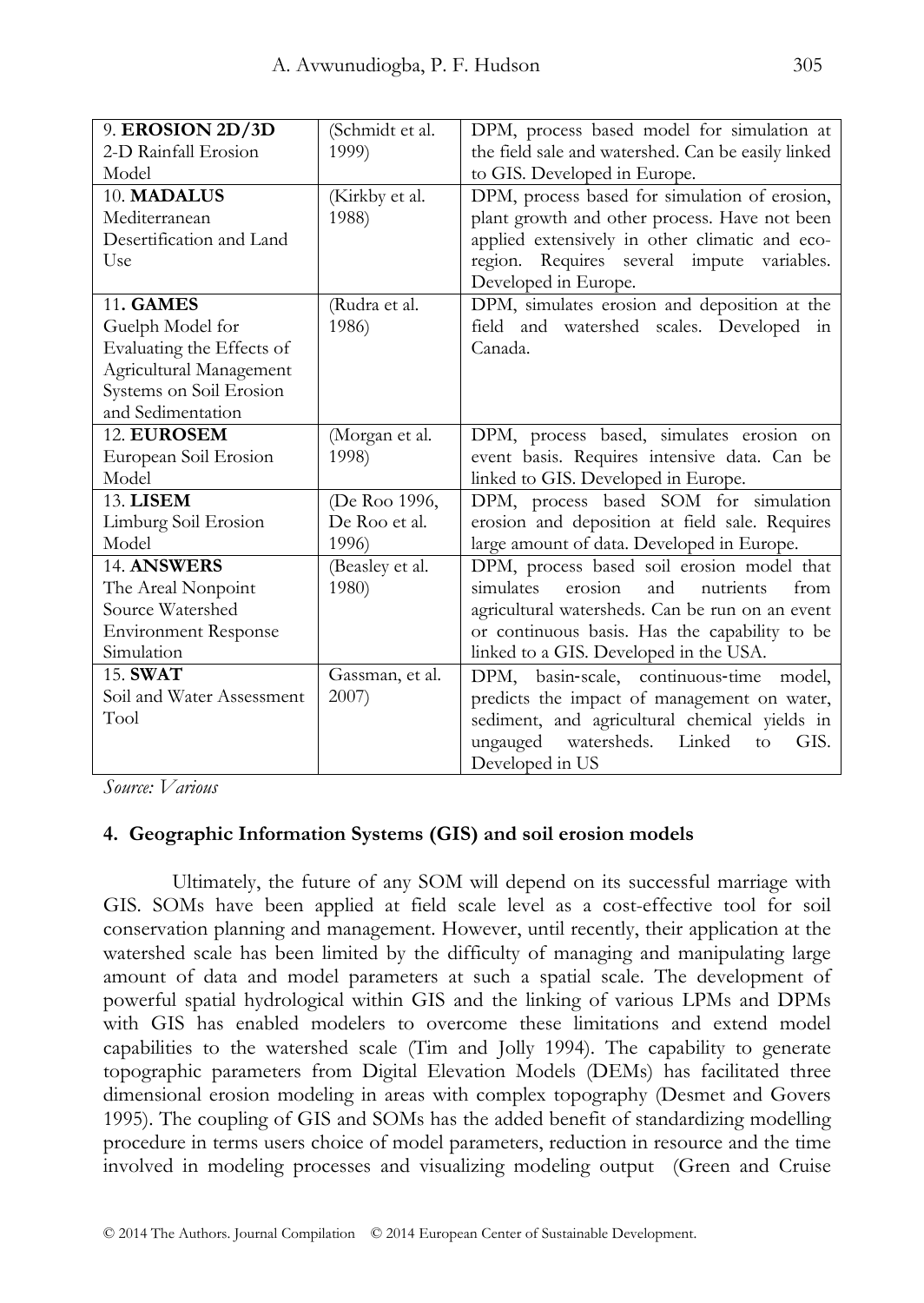1995). Accordingly, several existing models, e.g. RUSLE, WEP, EUROSEM and ANSWERS, have been successfully linked to GIS while new GIS based models such as LISEM, SWAT have been developed.

## **5. Evaluation of SOMs in view of humid tropical mountainous environments**

Obviously any given SOM is bound to have strengths and limitations because model developers adopt different philosophical approaches and often develop models for specific environmental conditions and processes (Grunwald and Frede 1999). The available SOMs have been developed mainly for agricultural lands in temperate regions of North America and Europe where biophysical environmental variables (e.g. climate, soil, topography) and socio-cultural farming practices (e.g. cropping pattern and management practices) are significantly different from those that typify the humid tropics in general and humid tropical mountainous region in particular. In mid-latitude regions erosion modeling has traditionally been conducted on agricultural fields that exhibit short slope lengths with moderate, relatively homogenous slope angles. Indeed, "data on the effect of slope length and steepness under natural precipitation are rare for slopes exceeding 16%" because such lands are seldom cultivated in temperate regions (El-Swaify 1997) and studies of slopes greater than 50% are rare (Mccool et al. 1987, Nearing 1997). Yet, slope is arguably the most important factor in the erosion process (Zingg 1940, Desmet and Govers 1995) especially in HTMEs. This is a major problem with the use of LPMs (e.g. RUSLE). Recent research on the effects of slope steepness on the erosion process has shown that slope equations employed in LPMs such as RUSLE are not globally applicable (Mccool et al. 1987). A persistent problem has been defining the beginning and termination points of slopes segments. This is a critical issue in areas with complex topography, which are prevalent in HTMEs. Although modelers have been able to overcome this problem by linking LPMs and DPMs with GIS coupled with multiple-flow algorithms based on DEMs manipulation (Desmet and Govers 1996a, Desmet and Govers 1996b), such application are normally suitable for soil erosion simulation at the watershed scale.

The assumptions regarding the rainfall characteristics of SOM introduce an additional problem because the rainfall characteristics are significantly different from those of the humid tropics (Morgan 2005). This limitation is more of a problem with LPMs which account for the rainfall erosivity by using a single index computed from temperate rainfall properties (e.g. RUSLE). As shown by (Hudson 1995), erosion in the tropics is almost entirely caused by rainfall at intensities in excess of 25mm/h, a factor that may complicate the application of the RUSLE in the tropics (Ahmad and Breckner 1974). Process based DPMs are comparatively better in this regard as they are based on equations describing the mechanism and processes associated with erosion. Nevertheless, while these mechanisms or physical processes described in the processbased DPMs are universal, the intensity, frequency and magnitude of their operation are different for humid tropical mountains because of the runoff characteristics associated with frequent intense rainfall events. DPMs must be calibrated to local conditions prior to application.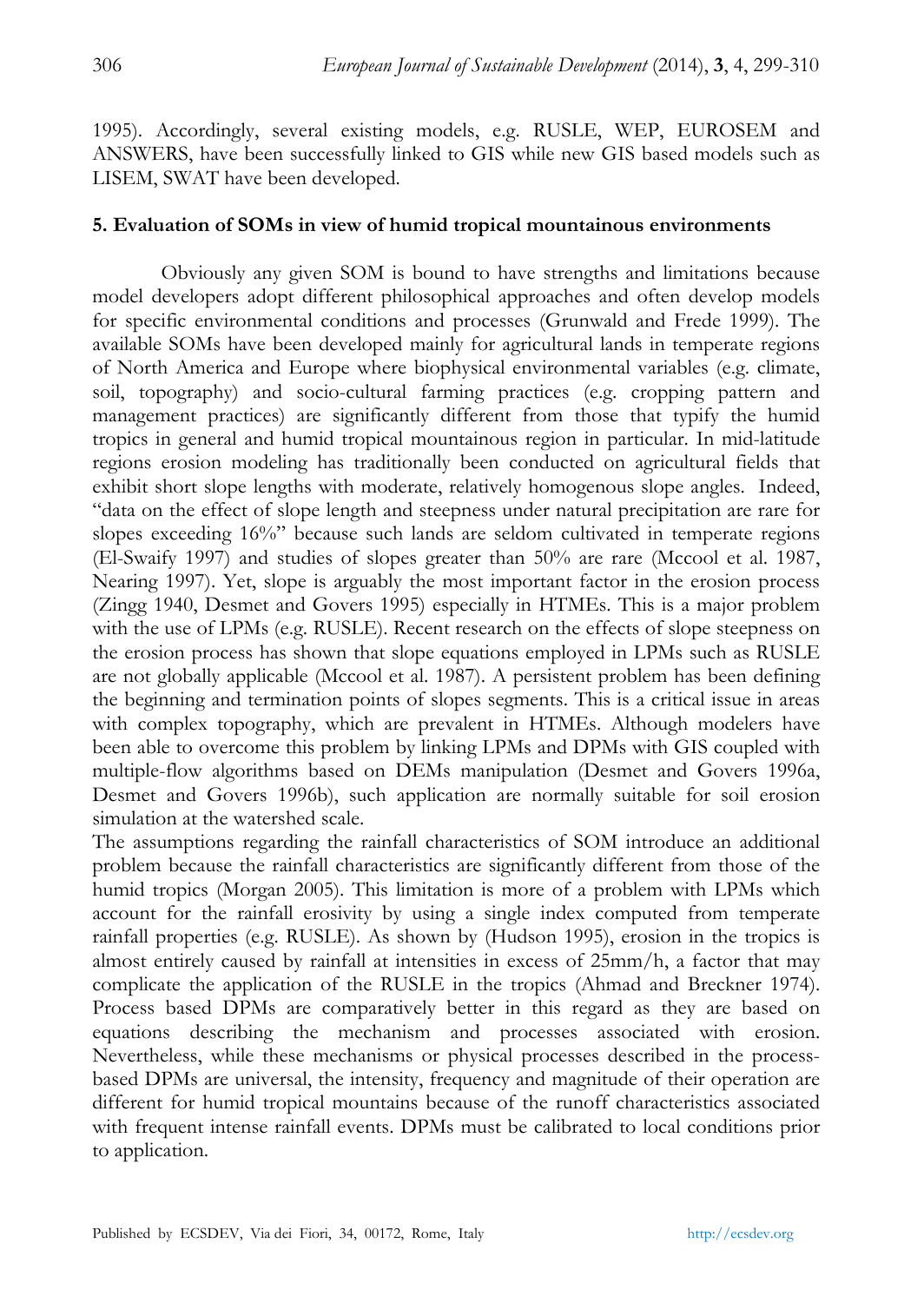Although the above mentioned problems are significant, data availability is the greatest challenge associated with model adoption in the humid mountainous tropics. DPMs have the capability to model the complex variation in topographic and biophysical variables, particularly when integrated with GIS. However, they require comparably more data inputs than LPMs. Because of their remote location data collection in support of parameters for DPMs is often impractical (ElSwaify 1997). Added to this problem, the extremely variable biophysical environment requires high sampling density to estimate model parameters. Unfortunately, much of this setting is within developing countries where the institutional framework for soil conservation and environmental driven research are often weak or absent. Data collection on a consistent basis from gauged or experimental watersheds is not common because of the lack of financial commitment caused by pressing social needs. The few available data, often the result of an individual scientist, are usually of limited duration and therefore inadequate for model calibration. Finally, the technical feasibility and social acceptance of a particular erosion model must be considered. To be useful for landscape and conservation planning, models should be suitable to the needs and skill level of the user groups (Renschler and Harbor 2002). Available field conservation personnel should be able to understand and implement the model with little difficulty. More importantly, the small-scale farmers who are in most cases the ultimate land manager should also be capable of implementing the model with little assistance from technical field officers. Unfortunately trained soil technicians are sparse, partly because of a lack of institutional framework for development of human capital. This is where LPMs such as RULSE, SLEMA and CREAMS have greater advantage over more complex DPMs such as WEPP, EUROSEM, especially when linked to GIS. Indeed, the issue of social acceptance has been considered by United States Department of Agriculture (USDA) research scientists who in the 1980s acknowledged the need to develop "a new generation of erosion prediction technology based on modern understanding of the erosion process, but cautioned that such technology should maintain the RULSE style and applicability for support of conservation planning" (Renschler and Harbor 2002). Given the peculiar social and cultural environment of the humid tropics, a conservation technology based on simple LPMs philosophy is technically feasible, socially appropriate, and in the short run, more financially viable for conservation planning compared to complex DPMs.

#### **6. Summary and Implications**

The dearth of predictive erosion models for humid tropical mountainous regions means that models developed for temperate mid-latitude regions must be calibrated to meet local environmental conditions. DPMs have the capability to model the complex topographic and biophysical environments of humid tropical mountainous regions when integrated with GIS. However this does not imply that the model outputs produced by DPMs are more reliable (Nearing 1998). Does the amount of money and time devoted to collection of the data justify their application for simple watershed planning in humid tropical mountains? Do communities in these regions possess the institutional framework, personnel, and financial commitment to undertake the long term research necessary for implementation of DPMs? This review of soil erosion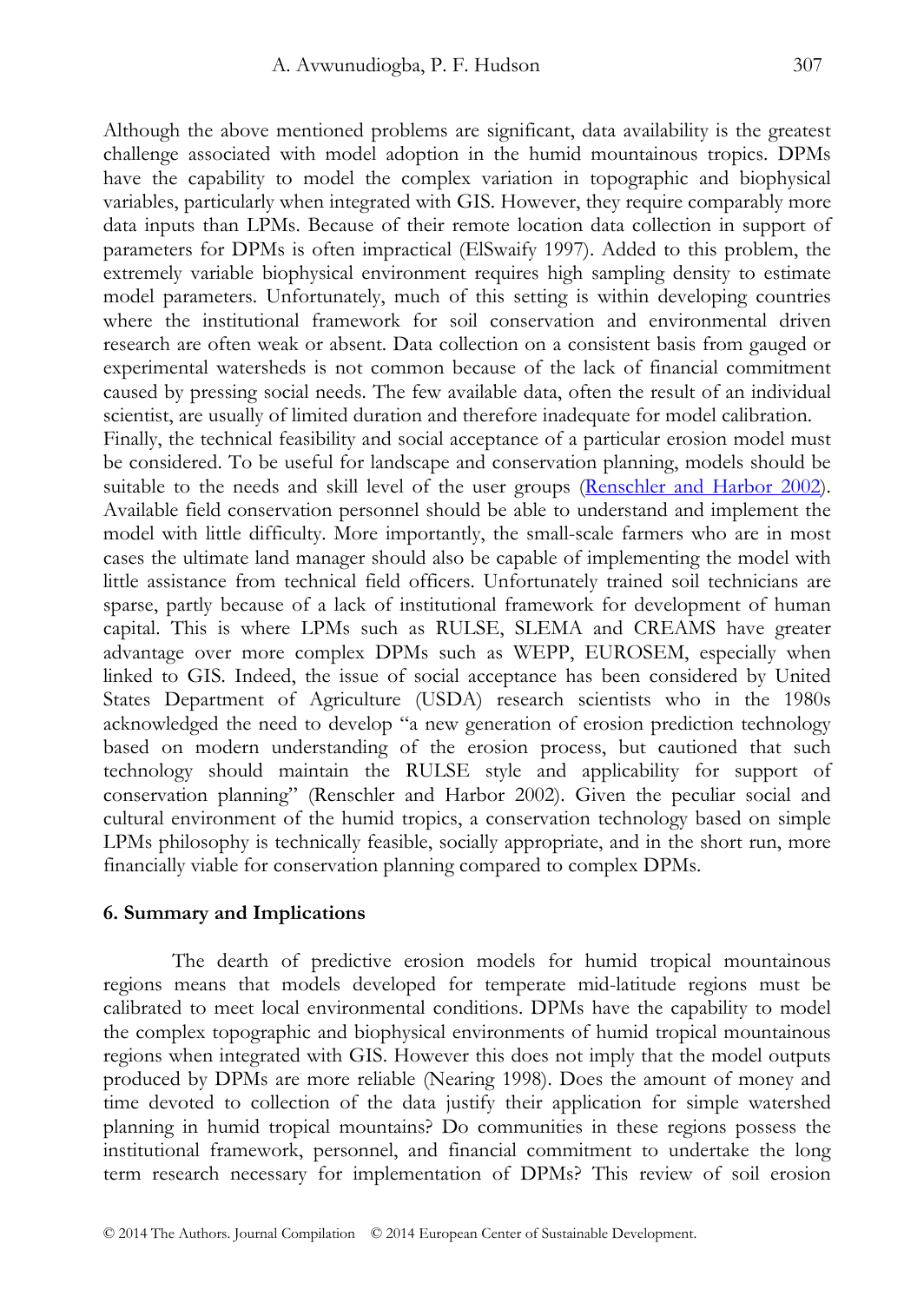models concludes that the use of LPMs is more attractive in the immediate future because of the ease with which data requirements can be met and the greater suitability of these models for the socioeconomic context of these regions. When linked with GIS, LPMs provide great potential for use in simple watershed planning for soil conservation in humid tropical mountainous environments.

#### **References**

- Ahamed, T. R. N., K. G. Rao & J. S. R. Murthy (2000) Fuzzy class membership approach to soil erosion modelling. *Agricultural Systems,* 63**,** 97-110.
- Ahmad, N. & E. Breckner (1974) Soil erosion on three Tobago Soils. *Tropical Agriculture Trinidad* 51**,** 313-324.
- Aksoy, H. & M. L. Kavvas (2005) A review of hillslope and watershed scale erosion and sediment transport models. *Catena,* 64**,** 247-271.
- Albaladejo, M. J. & M. A. Stocking (1989) Comparative Evaluation of two models in predicting storm soil loss from erosion plots in semi-arid Spain *Catena* 16**,** 227-236.
- Beasley, D. B., L. F. Huggins & E. J. Monke (1980) Answers a Model for Watershed Planning. *Transactions of the Asae,* 23**,** 938-944.
- Bryan, R. B., G. Govers & J. Poesen (1989) The Concept of Soil Erodibility and Some Problems of Assessment and Application. *Catena,* 16**,** 393-412.
- Chaplot, V., C. N. McHunu, A. Manson, S. Lorentz & G. Jewitt (2012) Water erosion-induced CO2 emissions from tilled and no-tilled soils and sediments. *Agriculture, Ecosystems & Environment,* 159**,** 62-69.
- De Roo, A. P. J. & V. G. Jetten (1999) Calibrating and validating the LISEM model for two data sets from the Netherlands and South Africa. *Catena,* 37**,** 477-493.
- De Roo, A. P. J. (1996) The Lisem Project: an Introduction. *Hydrological Processes,* 10**,** 1021-1025.
- De Roo, A. P. J., R. J. E. Offermans & N. Cremers (1996) LISM: a Single-Event, Physically Based Hydrological and Soil Erosion Model for Drainage Basins .2. Sensitivity Analysis, Validation and Application. *Hydrological Processes,* 10**,** 1119-1126.
- Desmet, P. J. J. & G. Govers (1995) GIS-based simulation of erosion and deposition patterns in an agricultural landscape: a comparison of model results with soil map information. *Catena,* 25**,** 389- 401.
- --- (1996a) Comparison of routing algorithms for digital elevation models and their implications for predicting ephemeral gullies. *International Journal of Geographical Information Systems,* 10**,** 311-331.
- --- (1996b) A GIS procedure for automatically calculating the USLE LS factor on topographically complex landscape units. *Journal of Soil and Water Conservation,* 51**,** 427-433.
- El-Swaify, S. A. (1997) Factors Affecting Soil Erosion Hazards and Conservation needs for Tropical Steeplands. *Soil Technology,* 11**,** 3-16.
- Ellison, W. D. (1947) Soil erosion studies *Agricultural Engineer,* 28**,** 145-146,197-201,245-248,297-300,349- 351.
- Ewell, H. A. & M. A. Stocking (1982) Developing a simple yet practical method of soil loss estimation. *Tropical Agriculture,* 59**,** 43-48.
- Flanagan, D. C., J. E. Gilley & T. G. Franti (2007) Water Erosion Prediction Project(WEPP): Development history, model capabilities, and future enhancements. *Transactions of the Asabe,* 50**,** 1603-1612.
- Foster, G. R. 1990. Process-based modelling of Soil Erosion by Water on Agricultural land. In *Soil Erosion on Agricultural Land,* eds. J. Boardman, I. D. L. Foster & J. A. Dearings, 429-445. New York: John Wiley and Sons Ltd.
- Fu, B. H., L. T. H. Newham & C. E. Ramos-Scharron (2010) A review of surface erosion and sediment delivery models for unsealed roads. *Environmental Modelling & Software,* 25**,** 1-14.
- Gassman, P.W., M. R. Reyes, C. H. Green, & J. G. Arnold (2007) The Soil and Water Assessment Tool: Historical Development, Applications, and Future Research Directions. *Transactions of the ASABE*. Vol. 50(4): 1211-1250.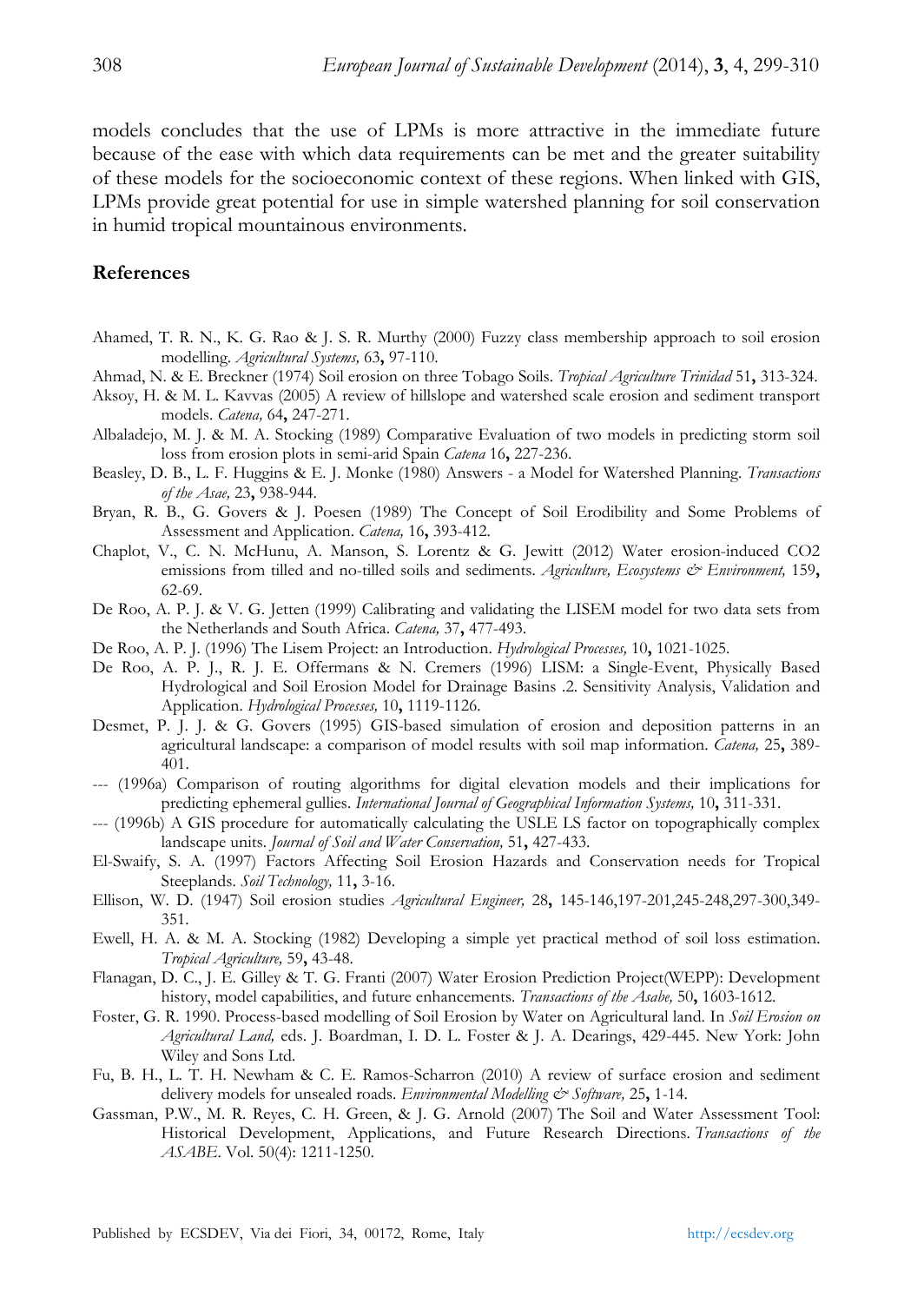- Green, R. G. & J. F. Cruise (1995) Urban Watershed Modelling Using Geographic Information System. *Journal of Water Resources Planning and Management* 121**,** 318-325.
- Grunwald, S. & H.-G. Frede (1999) Using the modified agricultural non-point source pollution model in German watersheds. *CATENA,* 37**,** 319-328.
- Harden, C. P. (2001) Soil Erosion and Sustainable Mountain Development: Experiments, Observations and Recommendations From the Ecuadorian Andes. *Mountain Research and Development,* 21**,** 77-83.
- Hirschi, M. C. & B. J. Barfield (1988) KYEMO- A physically based research erosion model. Part I: Model development *Transactions of the American Society of Agricultural Engineers* 31**,** 804-813.
- Hudson, N. W. 1995. Soil conservation. London: Batsford.
- Jeje, L. K., O. O. Ogunkoya & A. Adediji (1997) Adapting the Universal Soil Loss Equation(USLE) to Southwerstern Nigeria. *Nigerian Journal of Science,* 31**,** 139-149.
- Kaihura, F. B. S., I. K. Kullaya, M. Kilasara, J. B. Aune, B. R. Singh & R. Lal (1999) Soil quality effects of accelerated erosion and management systems in three eco-regions of Tanzania. *Soil and Tillage Research,* 53**,** 59-70.
- Kirkby, M. J., R. Abrahart, M. D. McMahon & J. Shoa (1988) MEDALUS soil erosion Models for global change. *Geomorphology,* 24**,** 35-39.
- Knisel, W. G. 1980. CREAMS: A field Scale model for Chemicals, Runoff and Erosion From Agricultural management Systems. In *Conservation Research Report* Washington: US Department of Agriculture
- Knisel, W. G. & E. Turtola (2000) GLEAMS model application on a heavy clay soil in Finland. *Agricultural Water Management,* 43**,** 285-309.
- Lal, R. 1990. Soil erosion in the tropics principles and management. x, 580 p. New York: McGraw-Hill.
- Langbein, W. B. & S. A. Schumm (1958) Yield of sediment in relation to mean annual precipitation. . *Transactions of the American Geophysical Union,* 39**,** 1076-1084.
- Leonard, R. A., W. G. Knisel & F. M. Davis (1995) Modelling pesticide fate with GLEAMS. *European Journal of Agronomy,* 4**,** 485-490.
- Mccool, D. K., L. C. Brown, G. R. Foster, C. K. Mutchler & L. D. Meyer (1987) Revised Slope Steepness Factor for the Universal Soil Loss Equation. *Transactions of the Asae,* 30**,** 1387-1396.
- Merritt, W. S., R. A. Letcher & A. J. Jakeman (2003) A review of erosion and sediment transport models. *Environmental Modelling & Software,* 18**,** 761-799.
- Millward, A. A. & J. E. Mersey (1999) Adapting the RUSLE to model soil erosion potential in a mountainous tropical watershed. *Catena,* 38**,** 109-129.
- Morgan, R. P. C. (2005). *Soil erosion and conservation*.Malden, MA, Blackwell Publishing.
- Morgan, R. P. C., J. N. Quinton, R. E. Smith, G. Govers, J. W. A. Poesen, K. Auerswald, G. Chisci, D. Torri & M. E. Styczen (1998) The European Soil Erosion Model (EUROSEM): A dynamic approach for predicting sediment transport from fields and small catchments. *Earth Surface Processes and Landforms,* 23**,** 527-544.
- Nearing, M. A. (1997) A single, continuous function for slope steepness influence on soil loss. *Soil Science Society of America Journal,* 61**,** 917-919.
- --- (1998) Why soil erosion models over-predict small soil losses and under-predict large soil losses. *Catena,* 32**,** 15-22.
- Nearing, M. A., G. R. Foster, L. J. Lane & S. C. Finkner (1989) A Process-Based Soil-Erosion Model for Usda-Water Erosion Prediction Project Technology. *Transactions of the Asae,* 32**,** 1587-1593.
- Nyssen, J., J. Poesen, J. Moeyersons, M. Haile & J. Deckers (2008) Dynamics of soil erosion rates and controlling factors in the Northern Ethiopian Highlands - towards a sediment budget. *Earth Surface Processes and Landforms,* 33**,** 695-711.
- Odemerho, F. O. (1990) A Short-term Variation of Rainfall Erosivity Over Nigeria. *Malaysian Journal of Tropical Geography,* 21**,** 43-49.
- Pimetel, D. 1993. Overview. In *World Soil Erosion and Conservation*. Cambridge: University Press.
- Renard, K. G., G. R. Foster, G. A. Weesies & J. P. Porter (1991) RUSLE Revised Universal Soil Loss Equation. *Journal of Soil and Water Conservation,* 46**,** 30-33.
- Renschler, C. S. & J. Harbor (2002) Soil erosion assessment tools from point to regional scales--the role of geomorphologists in land management research and implementation. *Geomorphology,* 47**,** 189-209.
- Rudra, R., W. Dickinson, D. Clark & G. Wall (1986) GAMES-A Screening Model of Soil Erosion and Fluvial Sedimentation on Agricultural Watershed. *Canadian Water Resources Journal,* 11**,** 58-71.